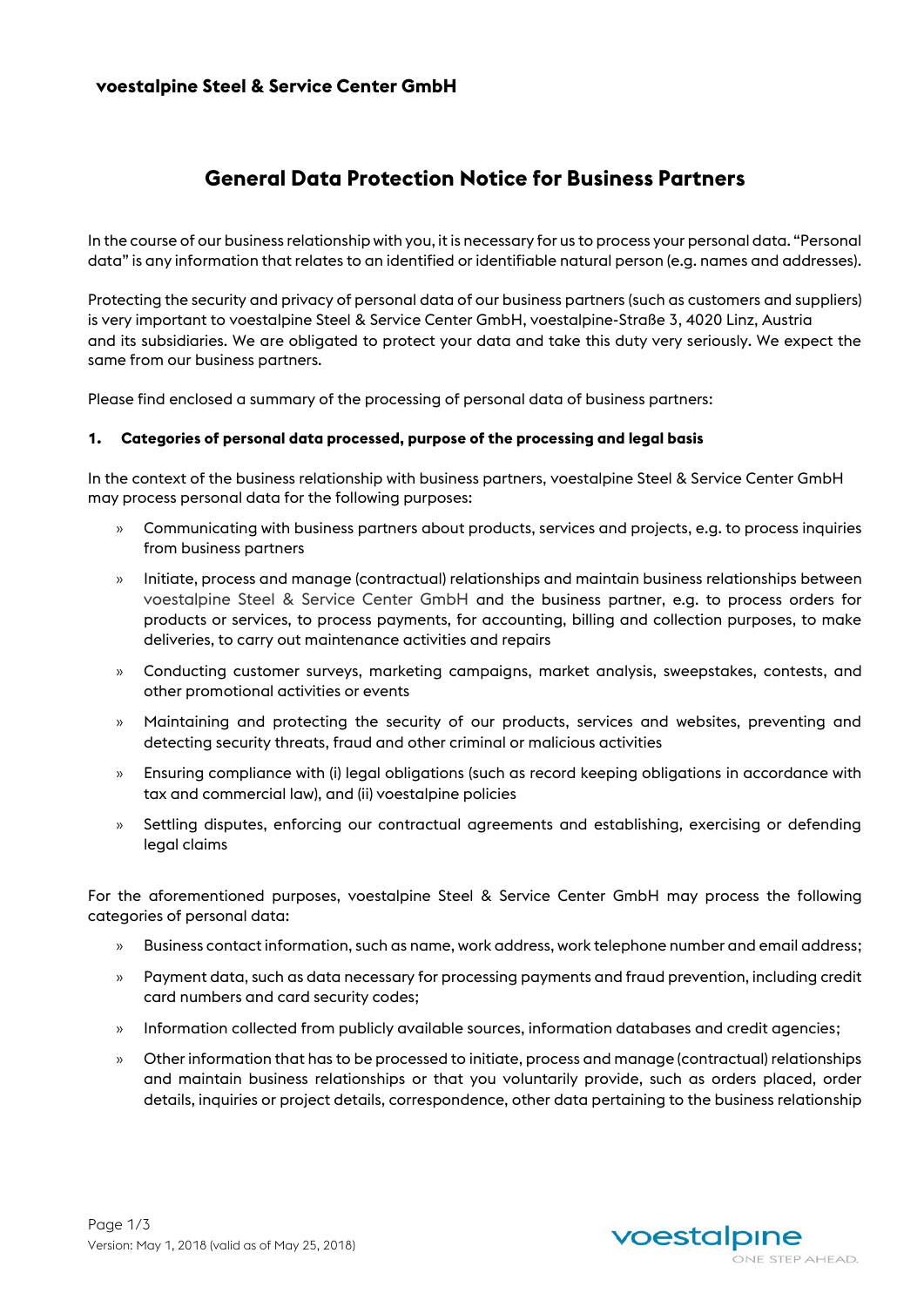# **voestalpine Steel & Service Center GmbH**

The processing of personal data is necessary to meet the aforementioned purposes including the performance of a contractual relationship or a pre-contractual activity with the business partner.

Unless indicated otherwise, the legal basis for the processing of personal data is Article 6 (1) (a) (if consent has been given) or Article 6 (1) (b) or (f) of the General Data Protection Regulation (GDPR).

- » processing is necessary for the performance of a contract to which the data subject is party or for precontractual measures;
- » processing is necessary for the purposes of the legitimate interests pursued by the controller or by a third party;

If aforementioned personal data is not provided or is insufficient or if voestalpine Steel & Service Center GmbH cannot collect the respective personal data the purposes described may not be met or the received inquiry/inquiries could not be processed. Note that this would not be considered failure to fulfill our obligations under a contract.

## **2. Transfer and disclosure of personal data**

If legally permitted to do so, voestalpine Steel & Service Center GmbH may transfer personal data to other voestalpine Group companies [\(www.voestalpine.com/locations\)](http://www.voestalpine.com/locations) or courts, authorities, attorneys, or other business partners (for example shipping and logistics partners for executing and processing orders).

Furthermore voestalpine Steel & Service Center GmbH engages processors (service providers) to process personal data (within the scope of an IT support contract, for example). These processors are contractually bound to act in compliance with applicable data protection regulations.

Recipients of personal data may be located in countries outside of the European Union ("third countries"), in which applicable laws do not offer the same level of data protection as the laws of the respective individual's home country. In this case, according to the legal requirements personal data is only transferred if the European Commission has adopted an adequacy decision for the third country, if adequate safeguards have been agreed (e.g[. EU Standard Contractual Clauses](https://ec.europa.eu/info/law/law-topic/data-protection/data-transfers-outside-eu/model-contracts-transfer-personal-data-third-countries_en) were concluded), the recipient participates in an approved certification system (e.g. [EU-US Privacy Shield\),](https://www.privacyshield.gov/welcome) binding corporate rules are implemented in accordance with Art. 47 of the General Data Protection Regulation or there is a derogation for specific situations in accordance with Art. 49 of the General Data Protection Regulation (e.g. because you explicitly consented to the proposed transfer, after having been informed of the possible risks of such transfers for the data subject due to the absence of an adequacy decision and appropriate safeguards). Further information and a copy of the implemented measures can be obtained from the contact listed under 6.

## **3. Retention periods**

Unless explicitly indicated otherwise at the time of the collection of your personal data (e.g. in a declaration of consent), your personal data will be erased if the retention of the personal data is no longer necessary to fulfill the purposes for which they were collected and if no statutory retention obligations (such as tax or commercial law) or establishment, exercise or defence of legal claims require us to further retain the data.